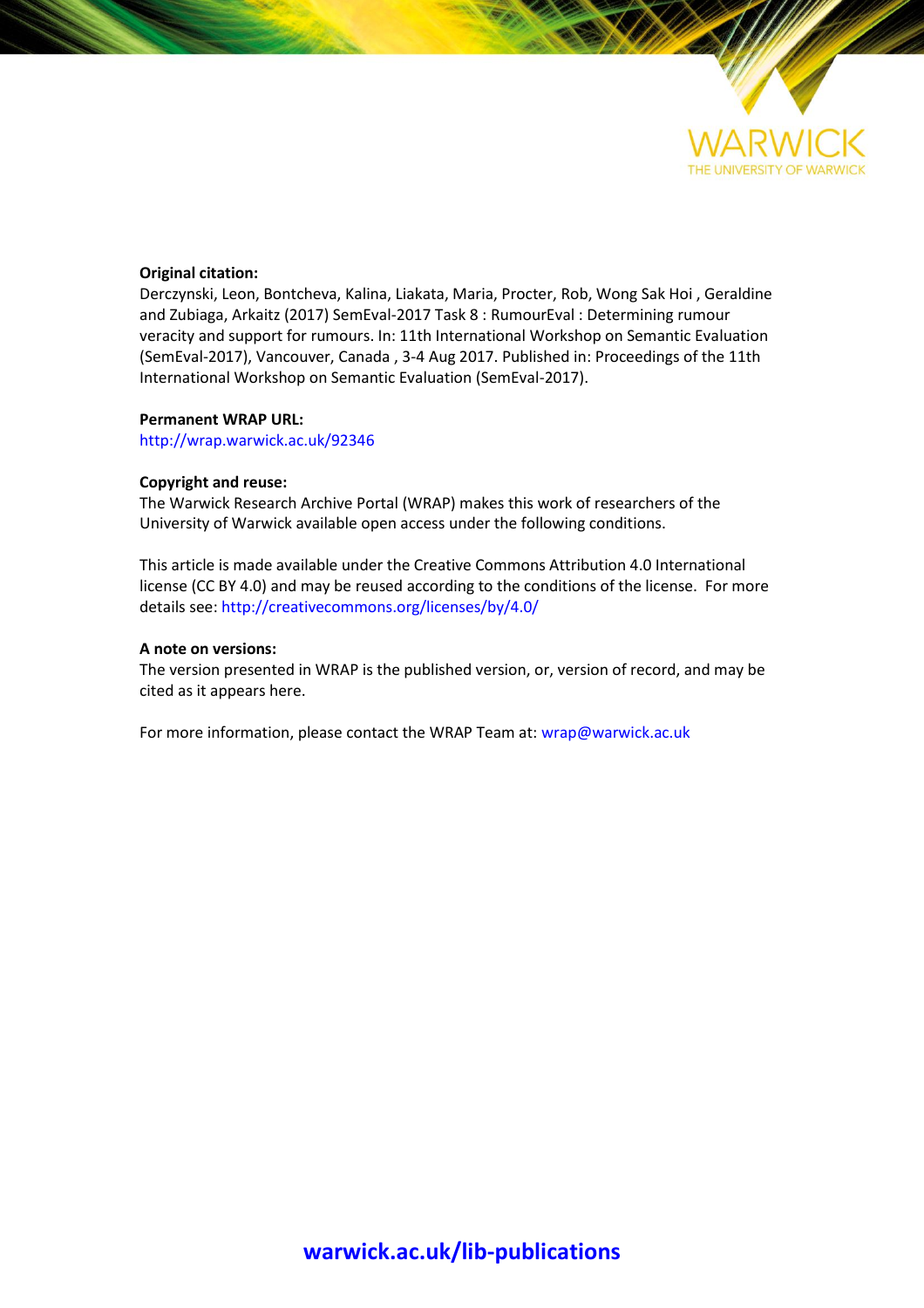# SemEval-2017 Task 8: RumourEval: Determining rumour veracity and support for rumours

Leon Derczynski<sup>♡∗</sup> and Kalina Bontcheva<sup>♡</sup> and Maria Liakata<sup>+</sup> and Rob Procter<sup> $\clubsuit$ </sup> and Geraldine Wong Sak Hoi $\degree$  and Arkaitz Zubiaga $\clubsuit$ 

♥: Department of Computer Science, University of Sheffield, S1 4DP, UK ♣: Department of Computer Science, University of Warwick, CV4 7AL, UK  $\Diamond$ : swissinfo.ch, Bern, Switzerland

∗: leon.d@shef.ac.uk

### Abstract

Media is full of false claims. Even Oxford Dictionaries named "post-truth" as the word of 2016. This makes it more important than ever to build systems that can identify the veracity of a story, and the nature of the discourse around it. RumourEval is a SemEval shared task that aims to identify and handle rumours and reactions to them, in text. We present an annotation scheme, a large dataset covering multiple topics – each having their own families of claims and replies – and use these to pose two concrete challenges as well as the results achieved by participants on these challenges.

# 1 Introduction and Motivation

Rumours are rife on the web. False claims affect people's perceptions of events and their behaviour, sometimes in harmful ways. With the increasing reliance on the Web – social media, in particular – as a source of information and news updates by individuals, news professionals, and automated systems, the potential disruptive impact of rumours is further accentuated.

The task of analysing and determining veracity of social media content has been of recent interest to the field of natural language processing. After initial work (Qazvinian et al., 2011), increasingly advanced systems and annotation schemas have been developed to support the analysis of rumour and misinformation in text (Kumar and Geethakumari, 2014; Zhang et al., 2015; Shao et al., 2016; Zubiaga et al., 2016b). Veracity judgment can be decomposed intuitively in terms of a comparison between assertions made in – and entailments from – a candidate text, and external world knowledge. Intermediate linguistic cues have also been shown to play a role. Critically, based on recent work the task appears deeply nuanced and very challenging, while having important applications in, for example, journalism and disaster mitigation (Hermida, 2012; Procter et al., 2013a; Veil et al., 2011).

We propose a shared task where participants analyse rumours in the form of claims made in user-generated content, and where users respond to one another within conversations attempting to resolve the veracity of the rumour. We define a rumour as a "circulating story of questionable veracity, which is apparently credible but hard to verify, and produces sufficient scepticism and/or anxiety so as to motivate finding out the actual truth" (Zubiaga et al., 2015b). While breaking news unfold, gathering opinions and evidence from as many sources as possible as communities react becomes crucial to determine the veracity of rumours and consequently reduce the impact of the spread of misinformation.

Within this scenario where one needs to listen to, and assess the testimony of, different sources to make a final decision with respect to a rumour's veracity, we ran a task in SemEval consisting of two subtasks: (a) stance classification towards rumours, and (b) veracity classification. Subtask A corresponds to the core problem in crowd response analysis when using discourse around claims to verify or disprove them. Subtask B corresponds to the AI-hard task of assessing directly whether or not a claim is false.

# 1.1 Subtask A - SDQC Support/ Rumour stance classification

Related to the objective of predicting a rumour's veracity, Subtask A deals with the complementary objective of tracking how other sources orient to the accuracy of the rumourous story. A key step in the analysis of the surrounding discourse is to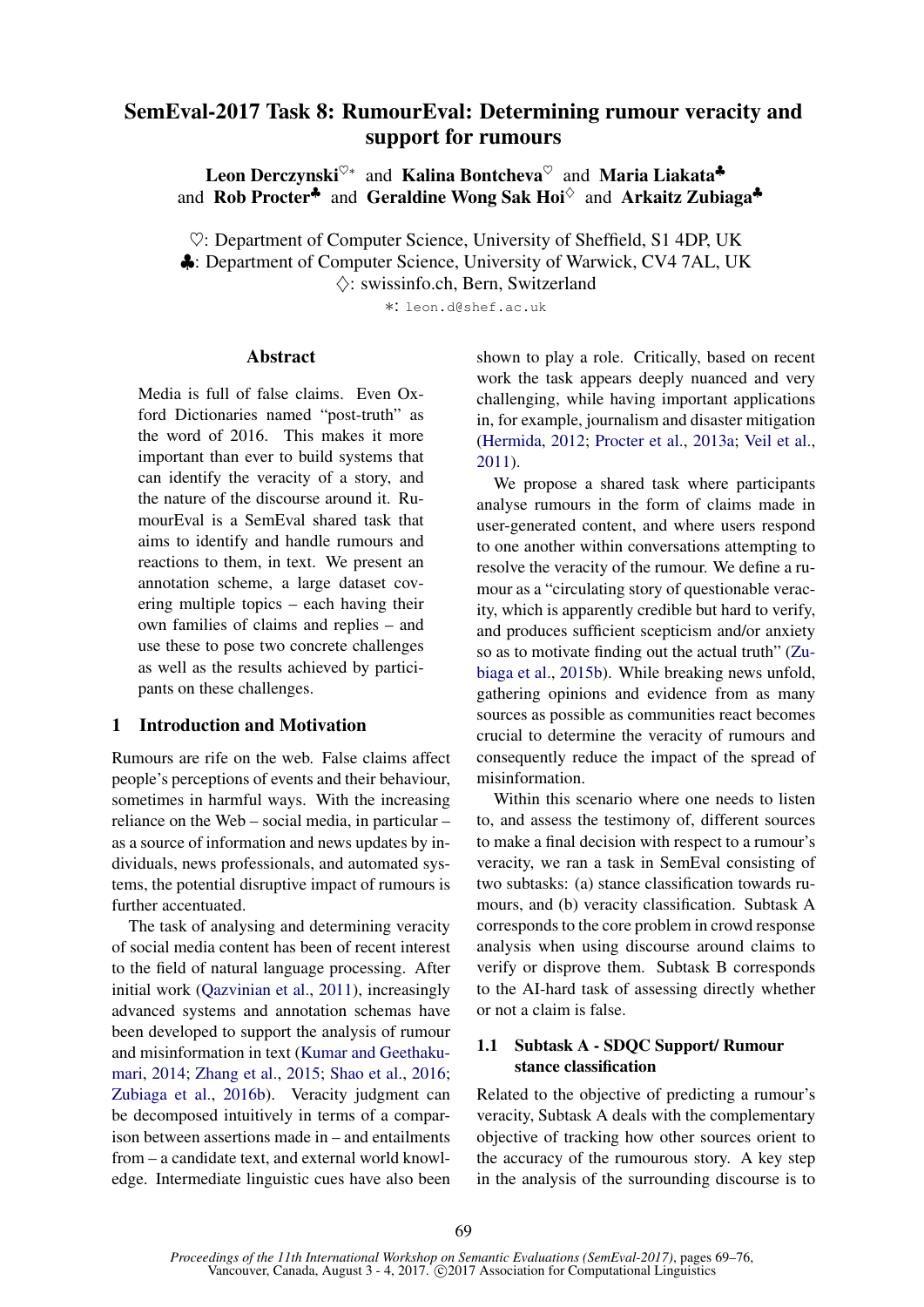| SDQC support classification. Example 1:                                                                                                                                                                                                                                                                      |
|--------------------------------------------------------------------------------------------------------------------------------------------------------------------------------------------------------------------------------------------------------------------------------------------------------------|
| <b>u1:</b> We understand there are two gunmen and up to a dozen hostages inside the cafe under siege at Sydney. ISIS flags<br>remain on display #7News [support]<br><b>u2:</b> @u1 not ISIS flags [deny]<br><b>u3:</b> @u1 sorry - how do you know it's an ISIS flag? Can you actually confirm that? [query] |
| $u4$ : @u3 no she can't cos it's actually not $[denv]$                                                                                                                                                                                                                                                       |
| u5: @u1 More on situation at Martin Place in Sydney, AU -LINK- [comment]<br><b>u6:</b> @u1 Have you actually confirmed its an ISIS flag or are you talking shit [query]                                                                                                                                      |
| SDQC support classification. Example 2:                                                                                                                                                                                                                                                                      |
| <b>u1:</b> These are not timid colours; soldiers back guarding Tomb of Unknown Soldier after today's shooting #StandforCanada<br>$-$ PICTURE $-$ [support]                                                                                                                                                   |
| <b>u2:</b> @u1 Apparently a hoax. Best to take Tweet down. <b>[deny]</b>                                                                                                                                                                                                                                     |
| <b>u3:</b> @u1 This photo was taken this morning, before the shooting. [deny]                                                                                                                                                                                                                                |
| $\mathbf{u}$ 4: @u1 I don't believe there are soldiers guarding this area right now. [deny]<br><b>u5:</b> @u4 wondered as well. I've reached out to someone who would know just to confirm that. Hopefully get<br>response soon. [comment]<br>$u4$ : @u5 ok, thanks. [comment]                               |
|                                                                                                                                                                                                                                                                                                              |

Figure 1: Examples of tree-structured threads discussing the veracity of a rumour, where the label associated with each tweet is the target of the SDQC support classification task.

determine how other users in social media regard the rumour (Procter et al., 2013b). We propose to tackle this analysis by looking at the conversation stemming from direct and nested replies to the tweet originating the rumour (source tweet).

To this effect RumourEval provided participants with a tree-structured conversation formed of tweets replying to the originating rumourous tweet, directly or indirectly. Each tweet presents its own type of support with respect to the rumour (see Figure 1). We frame this in terms of supporting, denying, querying or commenting on (SDQC) the original rumour (Zubiaga et al., 2016b). Therefore, we introduce a subtask where the goal is to label the type of interaction between a given statement (rumourous tweet) and a reply tweet (the latter can be either direct or nested replies).

We note that superficially this subtask may bear similarity to SemEval-2016 Task 6 on stance detection from tweets (Mohammad et al., 2016), where participants are asked to determine whether a tweet is in favour, against or neither, of a given target entity (e.g. Hillary Clinton) or topic (e.g. climate change). Our SQDC subtask differs in two aspects. Firstly, participants needed to determine the objective support towards a rumour, an entire statement, rather than individual target concepts. Moreover, they are asked to determine additional response types to the rumourous tweet that are relevant to the discourse, such as a request for more information (questioning, Q) and making a comment (C), where the latter doesn't directly address support or denial towards the rumour, but provides an indication of the conversational context surrounding rumours. For example, certain patterns of comments and questions can be indicative of false rumours and others indicative of rumours that turn out to be true.

Secondly, participants need to determine the type of response towards a rumourous tweet from a tree-structured conversation, where each tweet is not necessarily sufficiently descriptive on its own, but needs to be viewed in the context of an aggregate discussion consisting of tweets preceding it in the thread. This is more closely aligned with stance classification as defined in other domains, such as public debates (Anand et al., 2011). The latter also relates somewhat to the SemEval-2015 Task 3 on Answer Selection in Community Question Answering (Moschitti et al., 2015), where the task was to determine the quality of responses in tree-structured threads in CQA platforms. Responses to questions are classified as 'good', 'potential' or 'bad'. Both tasks are related to textual entailment and textual similarity. However, Semeval-2015 Task3 is clearly a question answering task, the platform itself supporting a QA format in contrast with the more free-form format of conversations in Twitter. Moreover, as a question answering task Semeval-2015 Task 3 is more concerned with relevance and retrieval whereas the task we propose here is about whether support or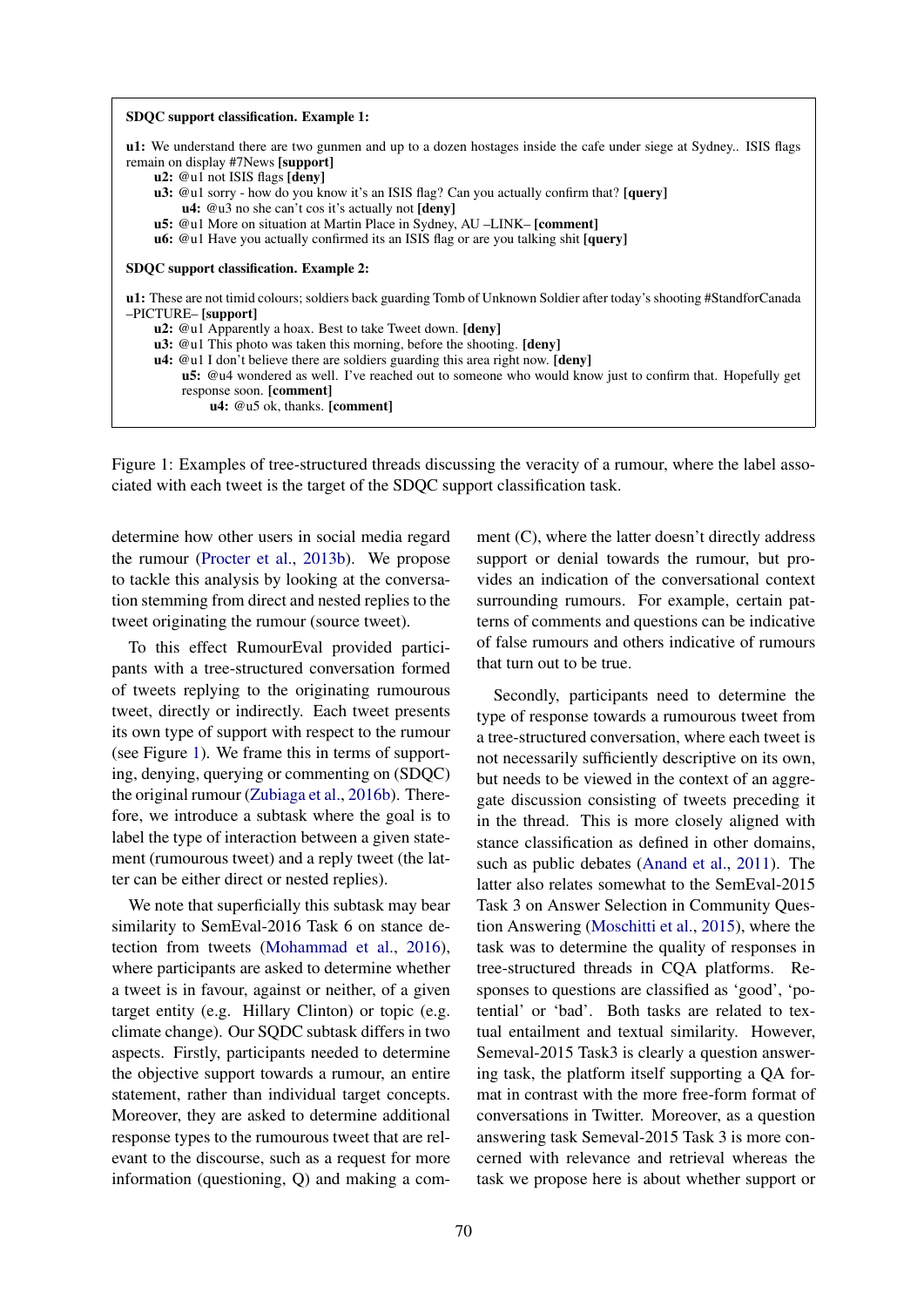denial can be inferred towards the original statement (source tweet) from the reply tweets.

Each tweet in the tree-structured thread is categorised into one of the following four categories, following Procter et al. (2013b):

- Support: the author of the response supports the veracity of the rumour.
- Deny: the author of the response denies the veracity of the rumour.
- Query: the author of the response asks for additional evidence in relation to the veracity of the rumour.
- Comment: the author of the response makes their own comment without a clear contribution to assessing the veracity of the rumour.

Prior work in the area has found the task difficult, compounded by the variety present in language use between different stories (Lukasik et al., 2015; Zubiaga et al., 2017). This indicates it is challenging enough to make for an interesting SemEval shared task.

### 1.2 Subtask B - Veracity prediction

The goal of this subtask is to predict the veracity of a given rumour. The rumour is presented as a tweet, reporting an update associated with a newsworthy event, but deemed unsubstantiated at the time of release. Given such a tweet/claim, and a set of other resources provided, systems should return a label describing the anticipated veracity of the rumour as true or false – see Figure 2.

The ground truth of this task has been manually established by journalist members of the team who identified official statements or other trustworthy sources of evidence that resolved the veracity of the given rumour. Examples of tweets annotated for veracity are shown in Figure 2.

The participants in this subtask chose between two variants. In the first case – the *closed* variant – the veracity of a rumour had to be predicted solely from the tweet itself (for example (Liu et al., 2015) rely only on the content of tweets to assess the veracity of tweets in real time, while systems such as Tweet-Cred (Gupta et al., 2014) follow a tweet level analysis for a similar task where the credibility of a tweet is predicted). In the second case – the *open* variant – additional context was provided as input to veracity prediction systems; this context consists of a Wikipedia dump. Critically, no external resources could be used that contained information from after the rumour's resolu-

tion. To control this, we specified precise versions of external information that participants could use. This was important to make sure we introduced time sensitivity into the task of veracity prediction. In a practical system, the classified conversation threads from Subtask A could be used as context.

We take a simple approach to this task, using only true/false labels for rumours. In practice, however, many claims are hard to verify; for example, there were many rumours concerning Vladimir Putin's activities in early 2015, many wholly unsubstantiable. Therefore, we also expect systems to return a confidence value in the range of 0-1 for each rumour; if the rumour is unverifiable, a confidence of 0 should be returned.

### 1.3 Impact

Identifying the veracity of claims made on the web is an increasingly important task (Zubiaga et al., 2015b). Decision support, digital journalism and disaster response already rely on picking out such claims (Procter et al., 2013b). Additionally, web and social media are a more challenging environment than e.g. newswire, which has traditionally provided the mainstay of similar tasks (such as RTE (Bentivogli et al., 2011)). Last year we ran a workshop at WWW 2015, Rumors and Deception in Social Media: Detection, Tracking, and Visualization (RDSM  $2015$ <sup>1</sup> which garnered interest from researchers coming from a variety of backgrounds, including natural language processing, web science and computational journalism.

# 2 Data & Resources

To capture web claims and the community reaction around them, we take data from the "model organism" of social media, Twitter (Tufekci, 2014). Data for the task is available in the form of online discussion threads, each pertaining to a particular event and the rumours around it. These threads form a tree, where each tweet has a parent tweet it responds to. Together these form a conversation, initiated by a source tweet (see Figure 1). The data has already been annotated for veracity and SDQC following a published annotation scheme (Zubiaga et al., 2016b), as part of the PHEME project (Derczynski and Bontcheva, 2014), in which the task organisers are partners.

<sup>1</sup> http://www.pheme.eu/events/rdsm2015/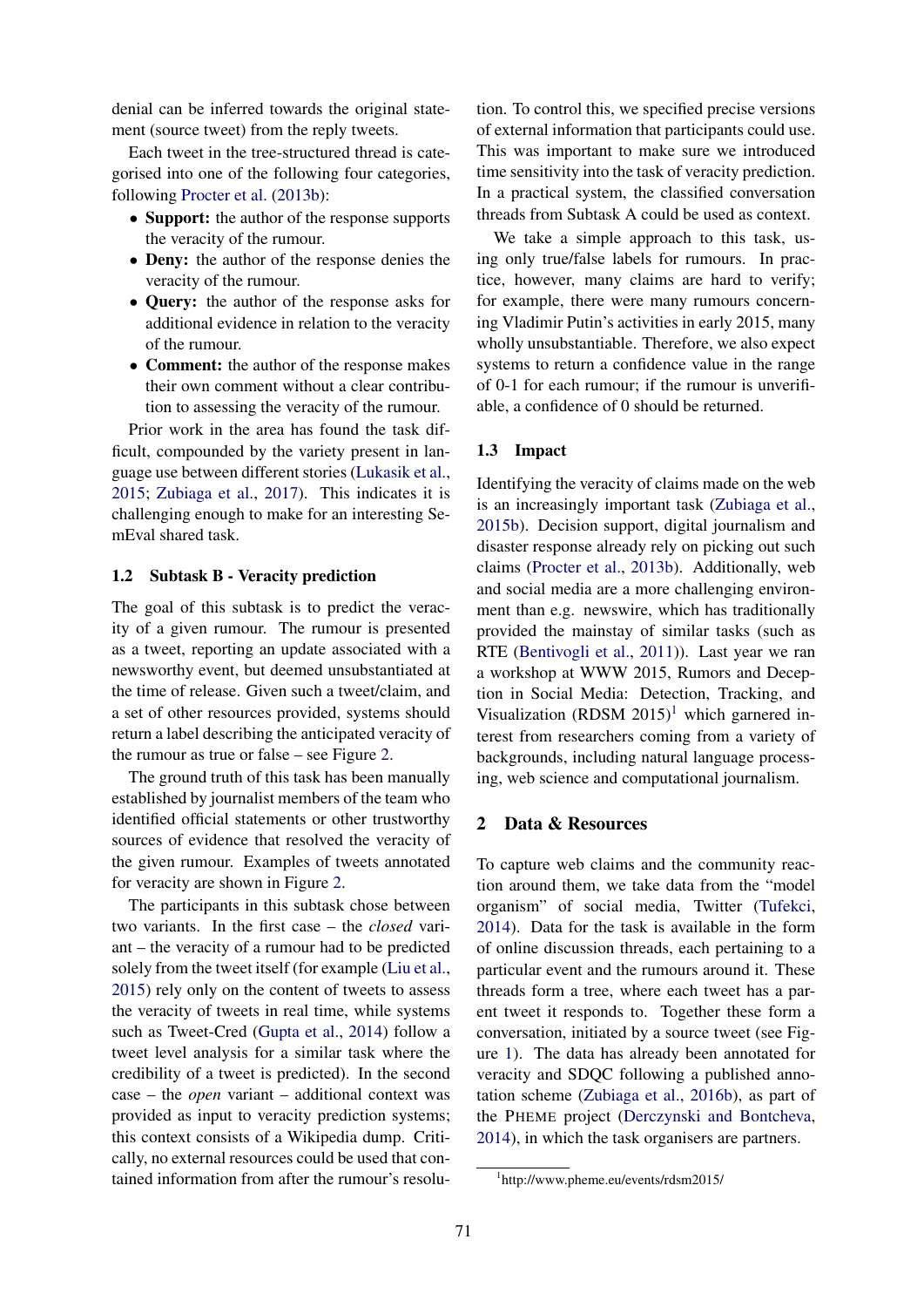#### Veracity prediction examples:

u1: Hostage-taker in supermarket siege killed, reports say. #ParisAttacks –LINK– [true]

u1: OMG. #Prince rumoured to be performing in Toronto today. Exciting! [false]

Figure 2: Examples of source tweets with a veracity value, which has to be predicted in the veracity prediction task.

| Subtask A            |                      |           |            |         |              |  |  |
|----------------------|----------------------|-----------|------------|---------|--------------|--|--|
|                      | S                    | D         | Ő          | C       |              |  |  |
| Train<br><b>Test</b> | 910<br>94            | 344<br>71 | 358<br>106 |         | 2,907<br>778 |  |  |
| <b>Subtask B</b>     |                      |           |            |         |              |  |  |
|                      |                      | Т         | F          | U       |              |  |  |
|                      | Train<br><b>Test</b> | 137<br>8  | 62<br>12   | 98<br>8 |              |  |  |

Table 1: Label distribution of training and test datasets.

#### 2.1 Training Data

Our training dataset comprises 297 rumourous threads collected for 8 events in total, which include 297 source and 4,222 reply tweets, amounting to 4,519 tweets in total. These events include well-known breaking news such as the Charlie Hebdo shooting in Paris, the Ferguson unrest in the US, and the Germanwings plane crash in the French Alps. The size of the dataset means it can be distributed without modifications, according to Twitter's current data usage policy, as JSON files.

This dataset is already publicly available (Zubiaga et al., 2016a) and constitutes the training and development data.

### 2.2 Test Data

For the test data, we annotated 28 additional threads. These include 20 threads extracted from the same events as the training set, and 8 threads from two newly collected events: (1) a rumour that Hillary Clinton was diagnosed with pneumonia during the 2016 US election campaign, and (2) a rumour that Youtuber Marina Joyce had been kidnapped.

The test dataset includes, in total, 1,080 tweets, 28 of which are source tweets and 1,052 replies. The distribution of labels in the training and test datasets is summarised in Table 1.

# 2.3 Context Data

Along with the tweet threads, we also provided additional context that participants could make use of. The context we provided was two-fold: (1) Wikipedia articles associated with the event in question. We provided the last revision of the article prior to the source tweet being posted, and (2) content of linked URLs, using the Internet Archive to retrieve the latest revision prior to the link being tweeted, where available.

### 2.4 Data Annotation

The annotation of rumours and their subsequent interactions was performed in two steps. In the first step, we sampled a subset of likely rumourous tweets from all the tweets associated with the event in question, where we used the high number of retweets as an indication of a tweet being potentially rumourous. These sampled tweets were fed to an annotation tool, by means of which our expert journalist annotators members manually identified the ones that did indeed report unverified updates and were considered to be rumours. Whenever possible, they also annotated rumours that had ultimately been proven true or the ones that had been debunked as false stories; the rest were annotated as "unverified". In the second step, we collected conversations associated with those rumourous tweets, which included all replies succeeding a rumourous source tweet. The type of support (SDQC) expressed by each participant in the conversation was then annotated through crowdsourcing. The methodology for performing this crowdsourced annotation process has been previously assessed and validated (Zubiaga et al., 2015a), and is further detailed in (Zubiaga et al., 2016b). The overall inter-annotator agreement rate of 63.7% showed the task to be challenging, and easier for source tweets (81.1%) than for replying tweets (62.2%).

The evaluation data was not available to those participating in any way in the task, and selec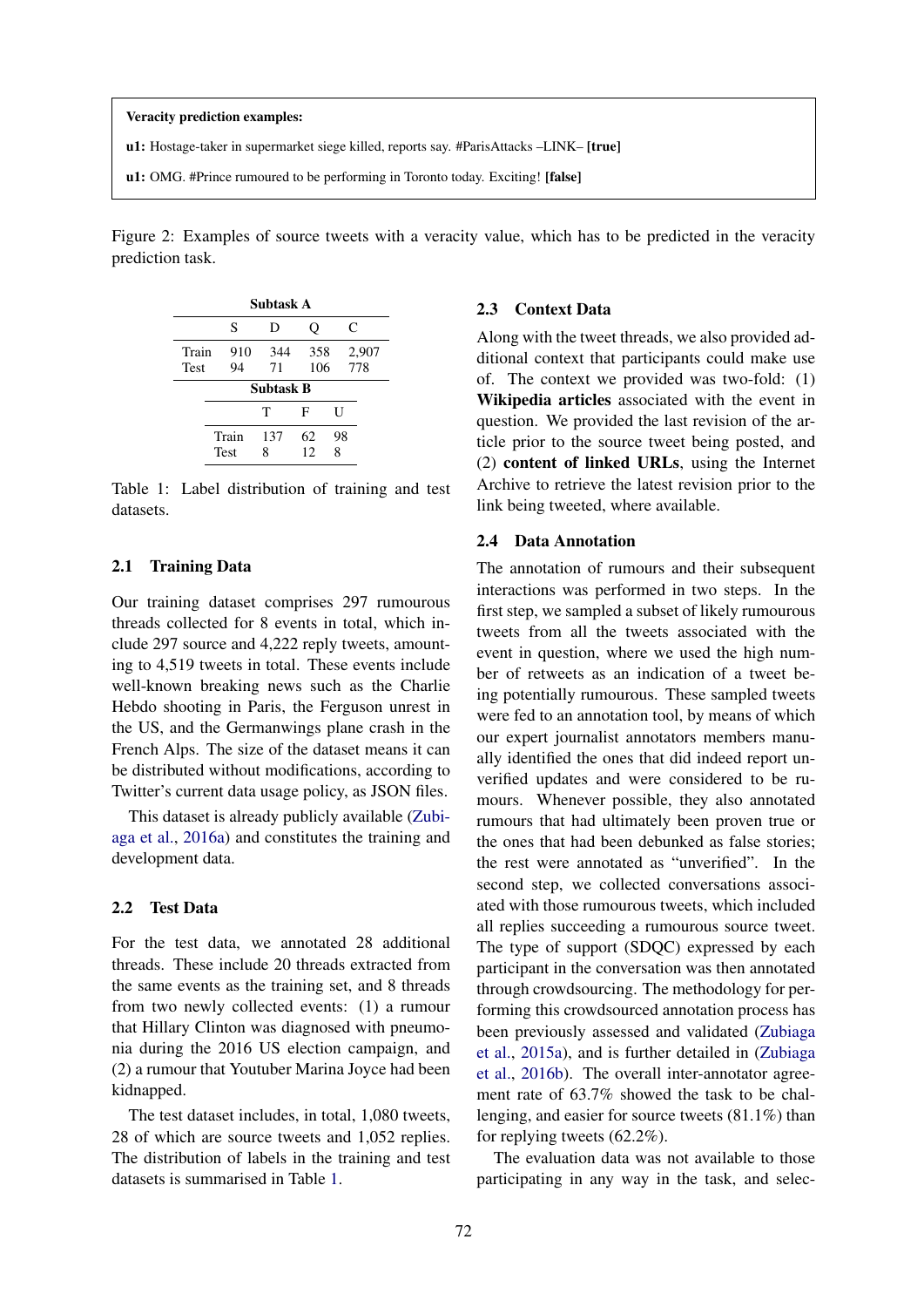tion decisions were taken only by organisers not connected with any submission, to retain fairness across submissions.

Figure 1 shows an example of what a data instance looks like, where the source tweet in the tree presents a rumourous statement that is supported, denied, queried and commented on by others. Note that replies are nested, where some tweets reply directly to the source, while other tweets reply to earlier replies, e.g., u4 and u5 engage in a short conversation replying to each other in the second example. The input to the veracity prediction task is simpler than this; here participants had to determine if a rumour was true or false by only looking at the source tweet (see Figure 2), and optionally making use of the additional context provided by the organisers.

To prepare the evaluation resources, we collected and sampled the tweets around which there is most interaction, placed these in an existing annotation tool to be annotated as rumour vs. nonrumour, categorised them into rumour sub-stories, and labelled them for veracity.

For Subtask A, the extra annotation for support / deny / question / comment at the tweet level within the conversations were performed through crowdsourcing – as performed to satisfactory quality already with the existing training data (Zubiaga et al., 2015a).

# 3 Evaluation

The two subtasks were evaluated as follows.

SDQC stance classification: The evaluation of the SDQC needed careful consideration, as the distribution of the categories is clearly skewed towards comments. Evaluation is through classification accuracy.

Veracity prediction: The evaluation of the predicted veracity, which is either true or false for each instance, was done using macroaveraged accuracy, hence measuring the ratio of instances for which a correct prediction was made. Additionally, we calculated RMSE  $\rho$  for the difference between system and reference confidence in correct examples and provided the mean of these scores. Incorrect examples have an RMSE of 1. This is normalised and combined with the macroaveraged accuracy to give a final score; e.g.  $acc =$  $(1 - \rho)$ acc.

The baseline is the most common class. For

| Team             | <b>Score</b> |
|------------------|--------------|
| <b>DFKI DKT</b>  | 0.635        |
| <b>ECNU</b>      | 0.778        |
| <b>HTP</b>       | 0.641        |
| <b>IKM</b>       | 0.701        |
| Mama Edha        | 0.749        |
| NileTMRG         | 0.709        |
| Turing           | 0.784        |
| UWaterloo        | 0.780        |
| Baseline (4-way) | 0.741        |
| Baseline (SDQ)   | 0.391        |

Table 2: Results for Task A: support/deny/query/comment classification.

Task A, we also introduce a baseline excluding the common, low-impact "comment" class, considering accuracy over only support, deny and query. This is included as the SDQ baseline.

### 4 Participant Systems and Results

We have had 13 system submissions at RumourEval, eight submissions for Subtask A (Kochkina et al., 2017; Bahuleyan and Vechtomova, 2017; Srivastava et al., 2017; Wang et al., 2017; Singh et al., 2017; Chen et al., 2017; García Lozano et al., 2017; Enayet and El-Beltagy, 2017), the identification of stance towards rumours, and five submissions for Subtask B (Srivastava et al., 2017; Wang et al., 2017; Singh et al., 2017; Chen et al., 2017; Enayet and El-Beltagy, 2017), the rumour veracity classification task, with participant teams coming from four continents (Europe: Germany, Sweden, UK; North America: Canada; Asia: China, India, Taiwan; Africa: Egypt), showing the global reach of the issue of rumour veracity on social media.

Most participants tackled Subtask A, which involves classifying a tweet in a conversation thread as either supporting  $(S)$ , denying  $(D)$ , querying  $(Q)$ or commenting on (C) a rumour. Results are given in Table 2 The distribution of SDQC labels in the training, development and test sets favours comments (see Table 1. Including and recognising the items that fit in this class is important for reducing noise in the other, information-bearing classifications (support, deny and query). In actual fact, comments are often express implicit support; the absence of dispute is a soft signal of agreement.

Systems generally viewed this task as a fourway single tweet classification task, with the ex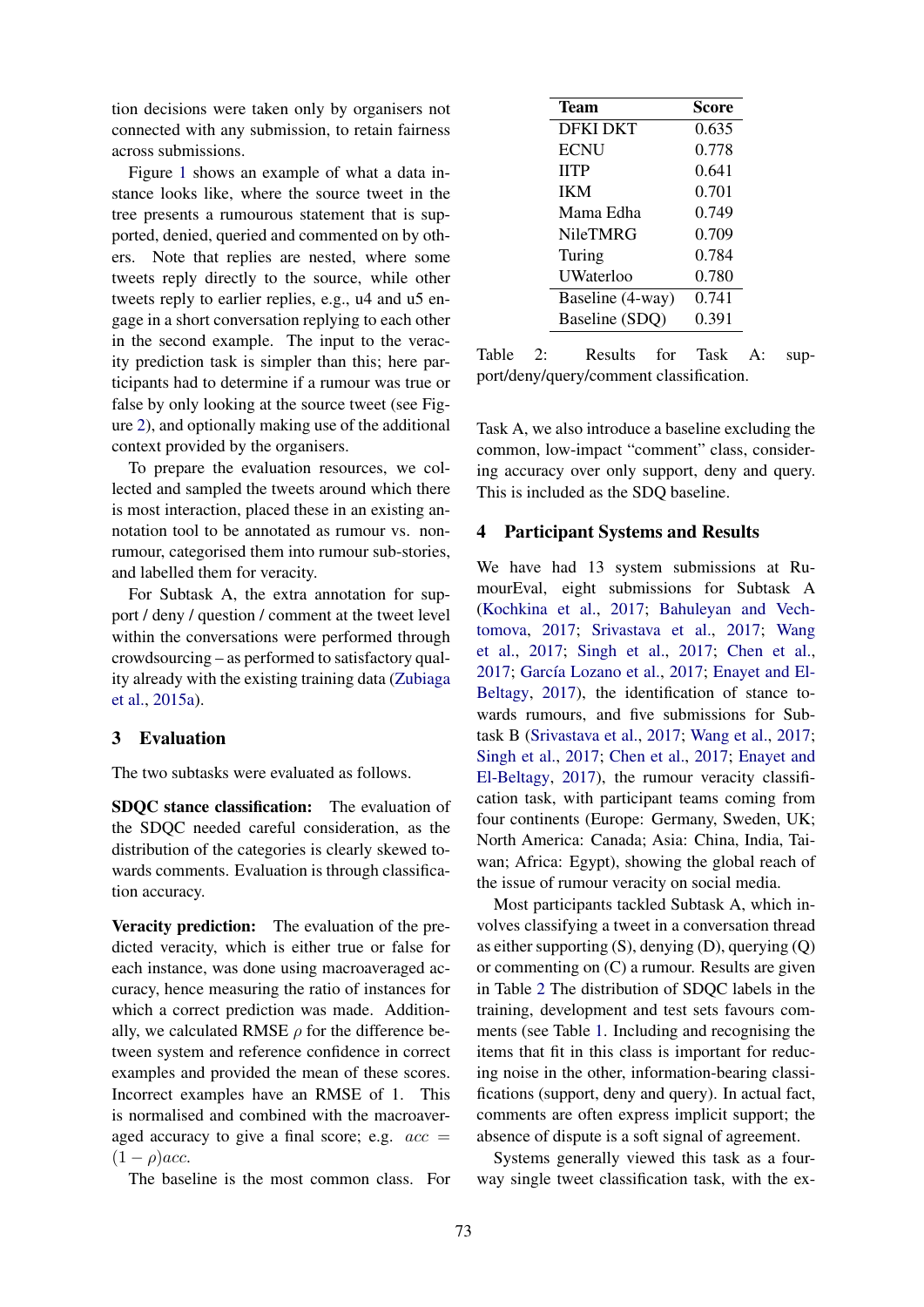ception of the best performing system (Turing), which addressed it as a sequential classification problem, where the SDQC label of each tweet depends on the features and labels of the previous tweets, and the ECNU and IITP systems. The IITP system takes as input pairs of source and reply tweets whereas the ECNU system addressed class imbalance by decomposing the problem into a two step classification task (comment vs. non-comment), and all non-comment tweets classified as SDQ. Half of the systems employed ensemble classifiers, where classification was obtained through majority voting (ECNU, MamaEdha, UWaterloo, DFKI-DKT). In some cases the ensembles were hybrid, consisting both of machine learning classifiers and manually created rules, with differential weighting of classifiers for different class labels (ECNU, MamaEdha, DFKI-DKT). Three systems used deep learning, with team Turing employing LSTMs for sequential classification, team IKM using convolutional neural networks (CNN) for obtaining the representation of each tweet, assigned a probability for a class by a softmax classifier and team Mama Edha using CNN as one of the classifiers in their hybrid conglomeration. The remaining two systems NileTMRG and IITP used support vector machines with linear and polynomial kernel respectively. Half of the systems invested in elaborate feature engineering including cue words and expressions denoting Belief, Knowledge, Doubt and Denial (UWaterloo) as well as Tweet domain features including meta-data about users, hashtags and event specific keywords (ECNU, UWaterloo, IITP, NileTMRG). The systems with the least elaborate features were IKM and Mama Edha for CNNs (word embeddings), DFKI-DKT (sparse word vectors as input to logistic regression) and Turing (average word vectors, punctuation, similarity between word vectors in current tweet, source tweet and previous tweet, presence of negation, picture, URL). Five out of the eight systems used pre-trained word embeddings, mostly Google News word2vec embeddings, while ECNU used four different types of embeddings. Overall, elaborate feature engineering and a strategy for addressing class imbalance seemed to pay off, as can be seen by the success of the high performance of the UWaterloo and ECNU systems. The success of the best performing system (Turing) can be attributed both to the use of LSTM to address

|      |       | Team Score Confidence RMSE |
|------|-------|----------------------------|
| HTP. | 0.393 |                            |

Table 3: Results for Task B: Rumour veracity open variant.

| Team            | Score | <b>Confidence RMSE</b> |
|-----------------|-------|------------------------|
| DFKI DKT        | 0.393 | 0.845                  |
| <b>ECNU</b>     | 0.464 | 0.736                  |
| <b>HTP</b>      | 0.286 | 0.807                  |
| <b>IKM</b>      | 0.536 | 0.763                  |
| <b>NileTMRG</b> | 0.536 | 0.672                  |
| <b>Baseline</b> | 0.571 |                        |

Table 4: Results for Task B: Rumour veracity closed variant.

the problem as a sequential task and the choice of word embeddings.

Subtask B, veracity classification of a source tweet, was viewed as either a threeway (NileTMRG, ECNU, IITP) or two-way (IKM, DFKI-DKT) single tweet classification task. Results are given in Table 3 for the open variant, where external resources may be used, $2$ and Table 4 for the closed variant – with no external resource use permitted. The systems used mostly similar features and classifiers to those in Subtask A, though some added features more specific to the distribution of SDQC labels in replies to the source tweet (e.g. the best performing system in this task, NileTMRG, considered the percentage of reply tweets classified as either S, D or Q).

# 5 Conclusion

Detecting and verifying rumours is a critical task and in the current media landscape, vital to populations so they can make decisions based on the truth. This shared task brought together many approaches to fixing veracity in real media, working through community interactions and claims made on the web. Many systems were able to achieve good results on unravelling the argument around various claims, finding out whether a discussion supports, denies, questions or comments on rumours.

The commentary around a story often helps determine how true that story is, so this advance is a great positive. However, finding out accurately

 $2$ Namely, the 20160901 English Wikipedia dump.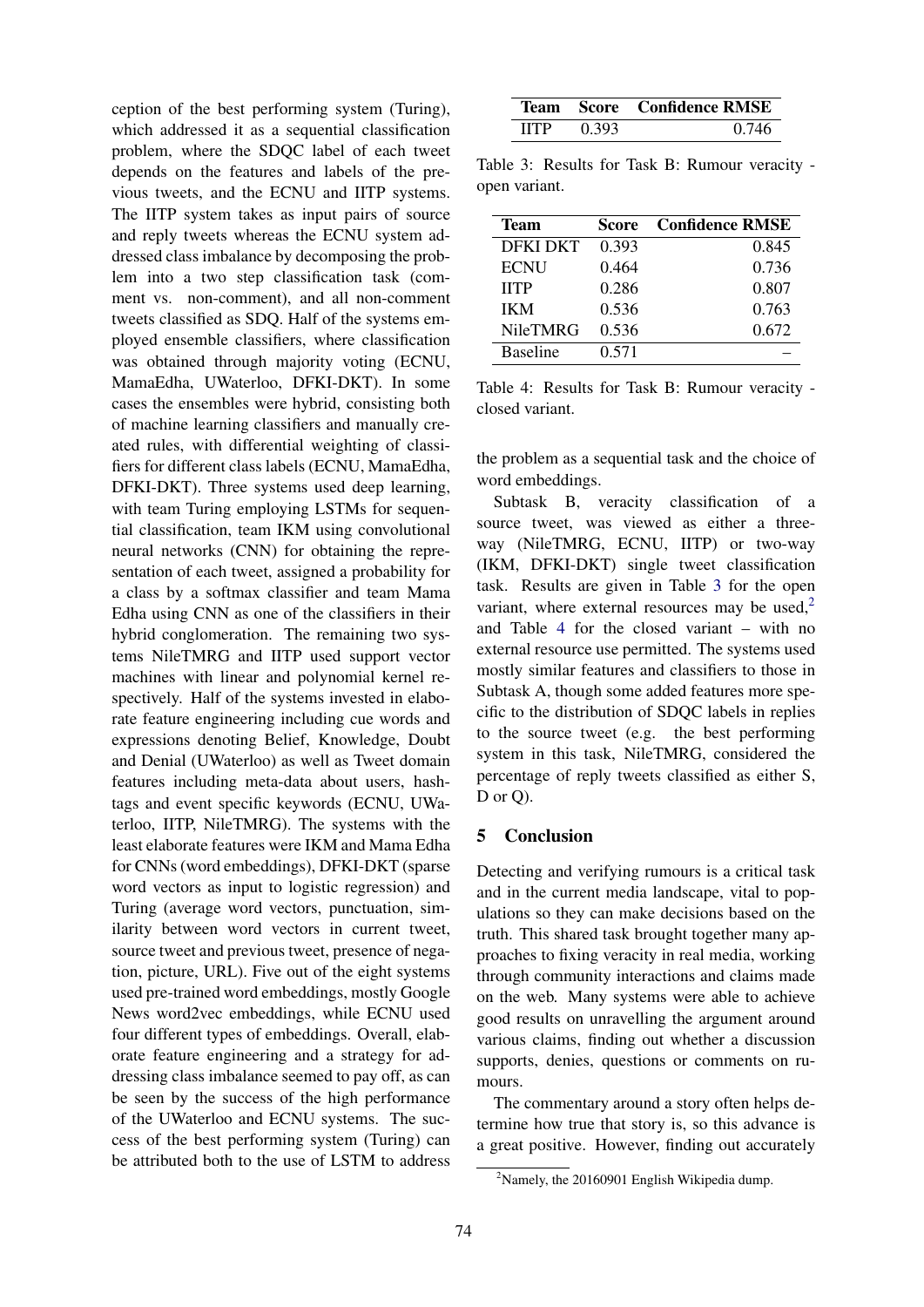whether a story is false or true remains really tough. Systems did not reach the most-commonclass baseline, despite the data not being exceptionally skewed. even the best systems could have the wrong level of confidence in a true/false judgment, weakly verifying stories that are true and so on. This tells us that we are making progress, but that the problem is so far very hard.

RumourEval leaves behind competitive results, a large number of approaches to be dissected by future researchers, and a benchmark dataset of thousands of documents and novel news stories. This sets a good baseline for the next steps in the area of fake news detection, as well as the material anyone needs to get started on the problem and evaluate and improve their systems.

# Acknowledgments

This work is supported by the European Commission's 7th Framework Programme for research, under grant No. 611223 PHEME. This work is also supported by the European Unions Horizon 2020 research and innovation programme under grant agreement No. 687847 COMRADES. We are grateful to Swissinfo.ch for their extended support in the form of journalistic advice, keeping the task well-grounded, and annotation and task design efforts. We also extend our thanks to the SemEval organisers for their sustained hard work, and to our participants for bearing with us during the first shared task of this nature and all the joy and trouble that comes with it.

#### **References**

- Pranav Anand, Marilyn Walker, Rob Abbott, Jean E. Fox Tree, Robeson Bowmani, and Michael Minor. 2011. Cats rule and dogs drool!: Classifying stance in online debate. In *Proceedings of the 2Nd Workshop on Computational Approaches to Subjectivity and Sentiment Analysis*. Association for Computational Linguistics, Stroudsburg, PA, USA, WASSA '11, pages 1–9. http://dl.acm.org/citation.cfm?id=2107653.2107654.
- Hareesh Bahuleyan and Olga Vechtomova. 2017. UWaterloo at SemEval-2017 Task 8: Detecting Stance towards Rumours with Topic Independent Features. In *Proceedings of SemEval*. ACL.
- Luisa Bentivogli, Peter Clark, Ido Dagan, Hoa Dang, and Danilo Giampiccolo. 2011. The seventh Pascal Recognizing Textual Entailment challenge. In *Proceedings of the Text Analysis Conference*. NIST.
- Yi-Chin Chen, Zhao-Yand Liu, and Hung-Yu Kao. 2017. IKM at SemEval-2017 Task 8: Convolutional Neural Networks for Stance Detection and Rumor Verification. In *Proceedings of SemEval*. ACL.
- Leon Derczynski and Kalina Bontcheva. 2014. Pheme: Veracity in digital social networks. In *UMAP Workshops*.
- Omar Enayet and Samhaa R. El-Beltagy. 2017. NileTMRG at SemEval-2017 Task 8: Determining Rumour and Veracity Support for Rumours on Twitter. In *Proceedings of SemEval*. ACL.
- Marianela García Lozano, Hanna Lilja, Edward Tjörnhammar, and Maja Maja Karasalo. 2017. Mama Edha at SemEval-2017 Task 8: Stance Classification with CNN and Rules. In *Proceedings of SemEval*. ACL.
- Aditi Gupta, Ponnurangam Kumaraguru, Carlos Castillo, and Patrick Meier. 2014. Tweetcred: Real-time credibility assessment of content on twitter. In *SocInfo*. pages 228–243. https://doi.org/10.1007/978-3-319-13734-6<sub>-16</sub>.
- Alfred Hermida. 2012. Tweets and truth: Journalism as a discipline of collaborative verification. *Journalism Practice* 6(5-6):659–668.
- Elena Kochkina, Maria Liakata, and Isabelle Augenstein. 2017. Turing at SemEval-2017 Task 8: Sequential Approach to Rumour Stance Classification with Branch-LSTM. In *Proceedings of SemEval*.  $ACL$
- KP Krishna Kumar and G Geethakumari. 2014. Detecting misinformation in online social networks using cognitive psychology. *Human-centric Computing and Information Sciences* 4(1):1–22.
- Xiaomo Liu, Armineh Nourbakhsh, Quanzhi Li, Rui Fang, and Sameena Shah. 2015. Real-time rumor debunking on twitter. In *Proceedings of the 24th ACM International on Conference on Information and Knowledge Management*. ACM, pages 1867– 1870.
- Michal Lukasik, Trevor Cohn, and Kalina Bontcheva. 2015. Classifying tweet level judgements of rumours in social media. In *Proceedings of the Conference on Empirical Methods in Natural Language Processing*. volume 2, pages 2590–2595.
- Saif M Mohammad, Svetlana Kiritchenko, Parinaz Sobhani, Xiaodan Zhu, and Colin Cherry. 2016. SemEval-2016 Task 6: Detecting Stance in Tweets. In *Proceedings of the Workshop on Semantic Evaluation*.
- Alessandro Moschitti, Preslav Nakov, Lluıs Marquez, Walid Magdy, James Glass, and Bilal Randeree. 2015. Semeval-2015 task 3: Answer selection in community question answering. *SemEval-2015* page 269.